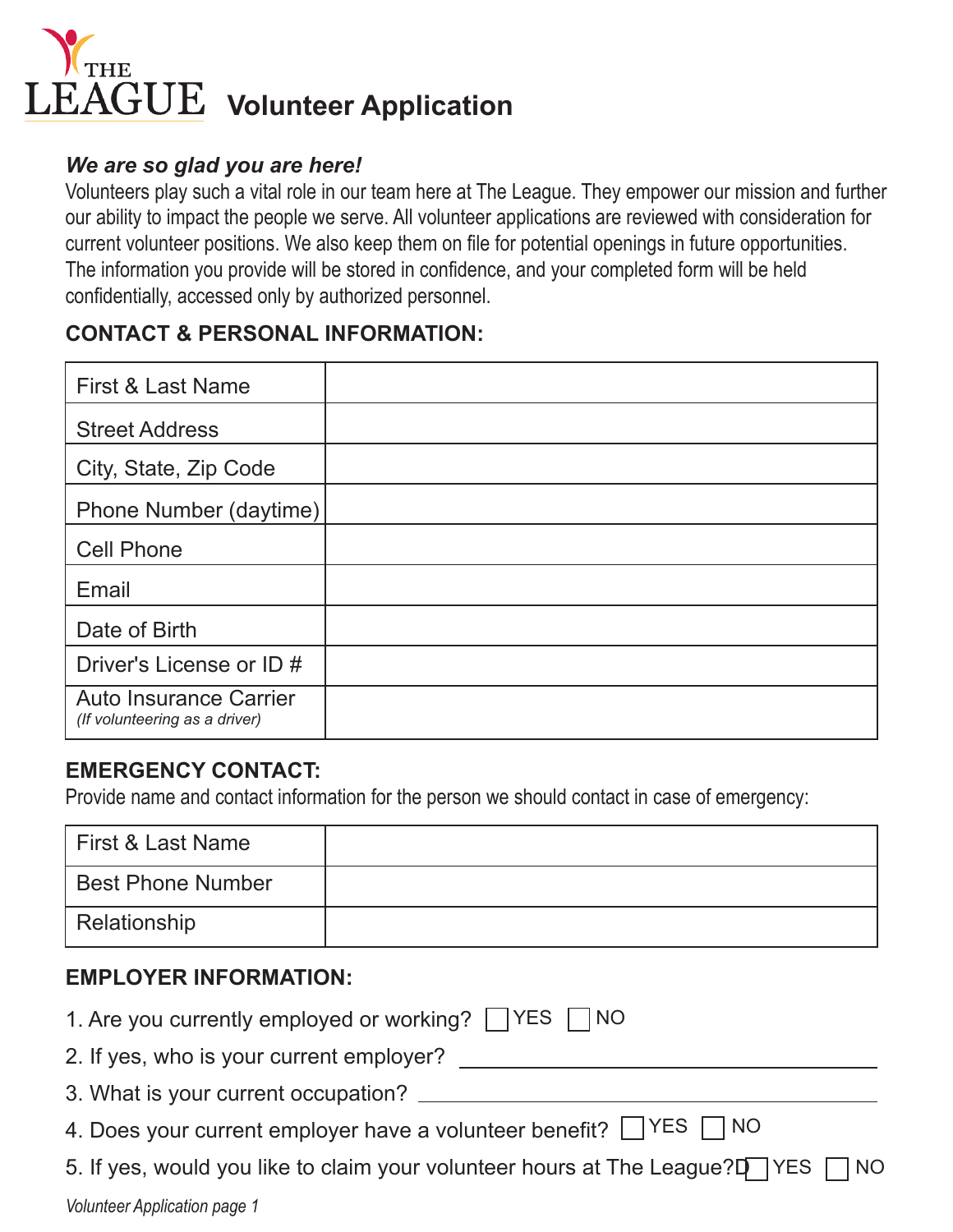

## **GENERAL INFORMATION:**

| 1. Are you seeking an internship opportunity? $\Box$ YES $\Box$ NO |  |  |
|--------------------------------------------------------------------|--|--|
|--------------------------------------------------------------------|--|--|

- 2. If yes, for which school or university?
- 3. Are you working with a workforce training program?  $\Box$  <code>YES  $\Box$ </code> <code>NO</code>
- 4. If yes, what organization are you working with?
- 5. Do you have a minimum required hours for participation?  $\bigsqcup$  YES  $\bigsqcup$  NO

# **SPECIAL SKILLS OR QUALIFICATIONS:**

Summarize any special skills or qualifications you may have acquired from work experience, volunteer experience, extracurricular activities (hobbies, sports, etc), or personal qualities you'd like to share.

# **PREVIOUS VOLUNTEER EXPERIENCE:**

Please summarize previous volunteer experience you've had and with what agency/organization.

### **REFERENCES:**

Provide 3 to 4 personal and professional references in the space below. Information needed: Name, phone number, email (if available), and indicate how you know this person and how long you have known them for.